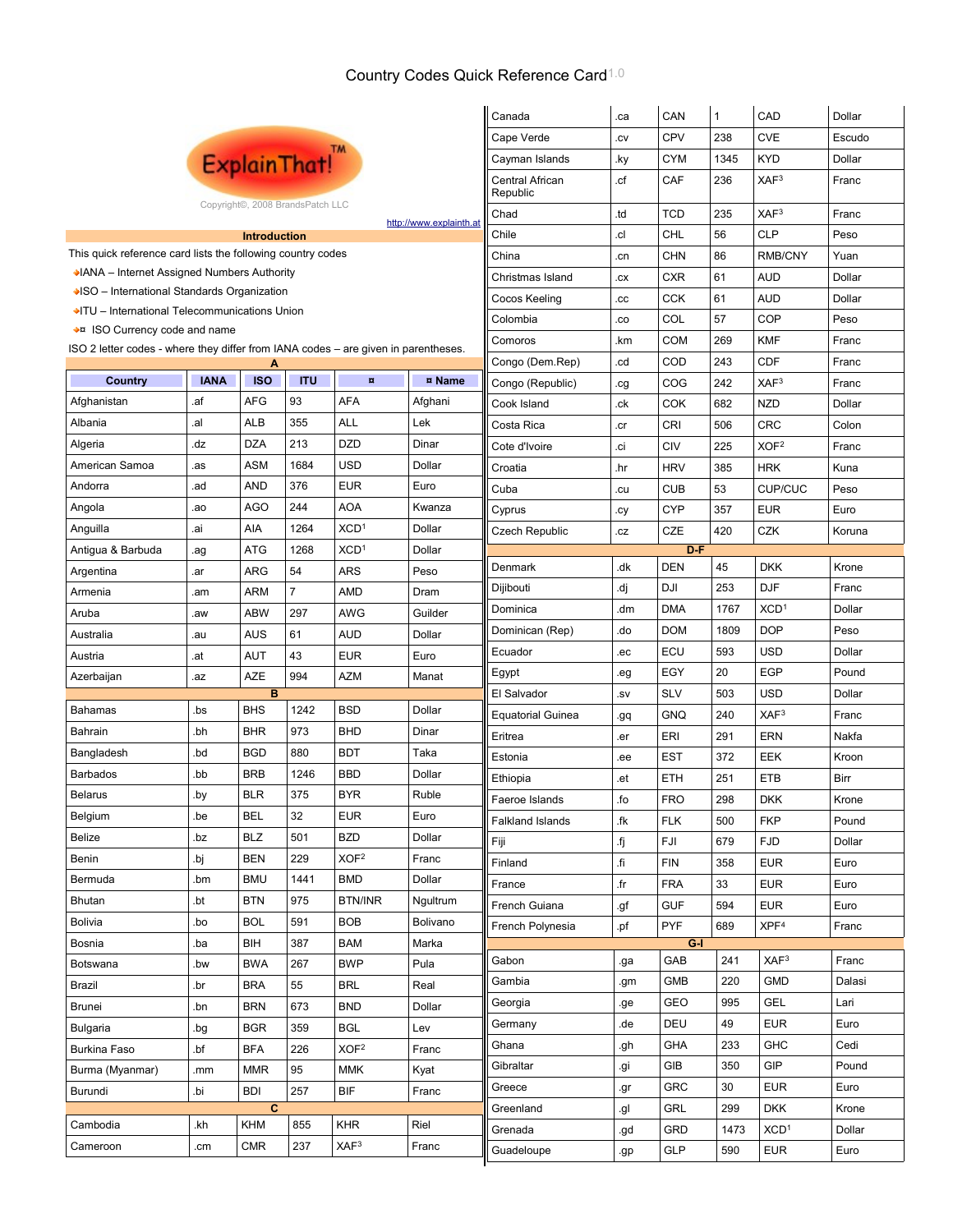## Country Codes Quick Reference Card<sup>1.0</sup>

| Guam             | .gu | <b>GUM</b> | 1671           | <b>USD</b>       | Dollar   | Martinique                     | .mq | <b>MTQ</b> | 596            | <b>EUR</b>       | Euro      |
|------------------|-----|------------|----------------|------------------|----------|--------------------------------|-----|------------|----------------|------------------|-----------|
| Guatemala        | .gt | <b>GTM</b> | 502            | <b>GTQ</b>       | Quetzal  | Mauritania                     | .mr | <b>MRT</b> | 222            | <b>MRO</b>       | Ouguiya   |
| Guernsey         | .gg | GGY        | 44             | <b>GBP</b>       | Pound    | <b>Mauritius</b>               | .mu | <b>MUS</b> | 230            | <b>MUR</b>       | Rupee     |
| Guinea           | .gn | <b>GIN</b> | 224            | <b>GNF</b>       | Franc    | Mayotte                        | .yt | <b>MYT</b> | 262            | <b>EUR</b>       | Euro      |
| Guinea Bissau    | .gw | <b>GNB</b> | 245            | XOF <sup>2</sup> | Franc    | Mexico                         | .mx | <b>MEX</b> | 52             | <b>MXN</b>       | Peso      |
| Guyana           | .gy | <b>GUY</b> | 592            | GYD              | Dollar   | Micronesia                     | .fm | <b>FSM</b> | 691            | <b>USD</b>       | Dollar    |
| Haiti            | .ht | HTI        | 509            | <b>HTG</b>       | Gourde   | Moldova                        | .md | <b>MDA</b> | 373            | <b>MDL</b>       | Leu       |
| Honduras         | .hn | <b>HND</b> | 504            | <b>HNL</b>       | Lempira  | Monaco                         | .mc | <b>MCO</b> | 377            | <b>EUR</b>       | Euro      |
| Hong Kong        | .hk | <b>HKG</b> | 852            | <b>HKD</b>       | Dollar   | Mongolia                       | .mn | <b>MNG</b> | 976            | <b>MNT</b>       | Togrog    |
| Hungary          | .hu | <b>HUN</b> | 36             | <b>HUF</b>       | Forint   | Montenegro                     | .me | <b>MNE</b> | 382            | <b>EUR</b>       | Euro      |
| Iceland          | .is | <b>ISL</b> | 354            | <b>ISK</b>       | Krona    | Montserrat                     | .ms | <b>MSR</b> | 1664           | XCD <sup>1</sup> | Dollar    |
| India            | .in | <b>IND</b> | 91             | <b>INR</b>       | Rupee    | Morocco                        | .ma | <b>MAR</b> | 212            | <b>MAD</b>       | Dirham    |
| Indonesia        | bi. | <b>IDN</b> | 62             | <b>IDR</b>       | Rupiah   | Mozambique                     | .mz | MOZ        | 258            | <b>MZM</b>       | Metical   |
| Iran             | .ir | <b>IRN</b> | 98             | <b>IRR</b>       | Rial     | Mayanmar (Burma)               | .mm | <b>MMR</b> | 95             | <b>MMK</b>       | Kyat      |
| Iraq             | pi. | <b>IRQ</b> | 964            | <b>NID</b>       | Dinar    |                                |     | $N-P$      |                |                  |           |
| Ireland          | .ie | <b>IRL</b> | 353            | <b>EUR</b>       | Euro     | Namibia                        | .na | <b>NAM</b> | 264            | NAD/ZAR          | Dollar    |
| Isle of Man      | .im | <b>IMN</b> | 44             | IMP/GBP          | Pound    | Nauru                          | .nr | <b>NRU</b> | 674            | <b>AUD</b>       | Dollar    |
| Israel           | li. | <b>ISR</b> | 972            | ILS(NIS)         | Shekel   | Nepal                          | .np | <b>NPL</b> | 977            | <b>NPR</b>       | Rupee     |
| Italy            | .it | <b>ITA</b> | 39             | <b>EUR</b>       | Euro     | Netherlands                    | .nl | <b>NLD</b> | 31             | <b>EUR</b>       | Euro      |
|                  |     | $J-L$      |                |                  |          | New Caledonia                  | .nc | <b>NC</b>  | 687            | XPF <sup>4</sup> | Franc     |
| Jamaica          | .jm | <b>JAM</b> | 1876           | <b>JMD</b>       | Dollar   | New Zealand                    | .nz | <b>NZL</b> | 64             | <b>NZD</b>       | Dollar    |
| Japan            | .jp | <b>JPN</b> | 81             | JPY              | Yen      | Nicaragua                      | .ni | <b>NIC</b> | 505            | <b>NIO</b>       | Cordoba   |
| Jersey           | .je | JEY        | 44             | JEP/GBP          | Pound    | Niger                          | .ne | <b>NER</b> | 227            | XOF <sup>2</sup> | Franc     |
| Jordan           | .jo | <b>JOR</b> | 962            | <b>JOD</b>       | Dinar    | Niue                           | .nu | <b>NIU</b> | 683            | <b>NZD</b>       | Dollar    |
| Kazakhstan       | .kz | KAZ        | $\overline{7}$ | KZT              | Tenge    | Norfolk Island                 | .nf | <b>NFK</b> | 672            | <b>AUD</b>       | Dollar    |
| Kenya            | .ke | <b>KEN</b> | 254            | <b>KES</b>       | Shilling | Northern Marianas              | .mp | <b>MNP</b> | 1670           | <b>USD</b>       | Dollar    |
| Kiribati         | .ki | <b>KIR</b> | 686            | <b>AUD</b>       | Dollar   | Norway                         | .no | <b>NOR</b> | 47             | <b>NOK</b>       | Krone     |
| Korea (North)    | .kp | <b>PRK</b> | 850            | <b>KPW</b>       | Won      | Oman                           | .om | <b>OMN</b> | 968            | <b>OMR</b>       | Rial      |
| Korea (South)    | .kr | <b>KOR</b> | 82             | <b>KRW</b>       | Won      | Pakistan                       | .pk | <b>PAK</b> | 92             | <b>PKR</b>       | Rupee     |
| Kuwait           | .kw | <b>KWT</b> | 965            | KD               | Dinar    | Palau                          | .pw | <b>PLW</b> | 680            | <b>USD</b>       | Dollar    |
| Kyrgyzstan       | .kg | KGZ        | 996            | <b>KGS</b>       | Som      | <b>Palestinian Territories</b> | .ps | <b>PSE</b> | 970            | ILS/JOD          | Shekel    |
| Laos             | .la | <b>LAO</b> | 856            | LAK              | Kip      | Panama                         | .pa | <b>PAN</b> | 507            | PAB/USD          | Balboa    |
| Latvia           | .lv | <b>LVA</b> | 371            | LVL              | Lat      | Papua New Guinea               | .pg | <b>PNG</b> | 675            | <b>PGK</b>       | Kina      |
| Lebanon          | .lb | LBN        | 961            | LBP              | Pound    | Paraguay                       | .py | PRY        | 595            | PYG              | Guarani   |
| Lesotho          | .ls | <b>LSO</b> | 266            | LSL/ZAR          | Loti     | Peru                           | .pe | <b>PER</b> | 51             | <b>PEN</b>       | Nuevo Sol |
| Liberia          | .lr | <b>LBR</b> | 231            | <b>LRD</b>       | Dollar   | Philippines                    | .ph | PHL        | 63             | PHP              | Peso      |
| Libya            | .ly | LBY        | 218            | <b>LYD</b>       | Dinar    | Pitcairn                       | .pn | <b>PCN</b> | $\star$        | <b>NZD</b>       | Dollar    |
| Liechtenstein    | il. | LIE        | 423            | CHF              | Franc    | Poland                         | .pl | POL        | 48             | PLN              | Zloty     |
| Lithuania        | .lt | LTU        | 370            | LTL              | Litas    | Portugal                       | .pt | <b>PRT</b> | 351            | <b>EUR</b>       | Euro      |
| Luxembourg       | .lu | <b>LUX</b> | 352            | <b>EUR</b>       | Euro     | Puerto Rico                    | .pr | PRI        | 1787           | <b>USD</b>       | Dollar    |
|                  |     | M          |                |                  |          |                                |     | $Q-S$      |                |                  |           |
| Macau            | .mo | $\sf MAC$  | 853            | <b>MOP</b>       | Pataca   | Qatar                          | .qa | QAT        | 974            | QAR              | Rial      |
| Macedonia        | .mk | <b>MKD</b> | 389            | <b>MKD</b>       | Denar    | Reunion                        | .re | REU        | 262            | <b>EUR</b>       | Euro      |
| Madagascar       | .mg | <b>MDG</b> | 261            | <b>MGA</b>       | Ariary   | Romania                        | .ro | ROU        | 40             | <b>RON</b>       | Leu       |
| Malawi           | mw  | MWI        | 265            | <b>MWK</b>       | Kwacha   | Russia                         | .ru | <b>RUS</b> | $\overline{7}$ | <b>RUB</b>       | Ruble     |
| Malaysia         | .my | <b>MYS</b> | 60             | <b>MYR</b>       | Ringgit  | Rwanda                         | .rw | <b>RWA</b> | 250            | <b>RWF</b>       | Franc     |
| Maldives         | .mv | <b>MDV</b> | 960            | <b>MVR</b>       | Rufiyaa  | St Helena                      | .sh | <b>SHN</b> | 290            | <b>SHP</b>       | Pound     |
| Mali             | .ml | MLI        | 223            | XOF <sup>2</sup> | Franc    | St Kitts & Nevis               | .kn | <b>KNA</b> | 1869           | XCD <sup>1</sup> | Dollar    |
| Malta            | .mt | <b>MLT</b> | 356            | <b>EUR</b>       | Euro     | St Lucia                       | .lc | <b>LCA</b> | 1758           | XCD <sup>1</sup> | Dollar    |
| Marshall Islands | .mh | MHL        | 692            | <b>USD</b>       | Dollar   | St Pierre & Miquelon           | .pm | <b>SPM</b> | 508            | <b>EUR</b>       | Euro      |
|                  |     |            |                |                  |          |                                |     |            |                |                  |           |